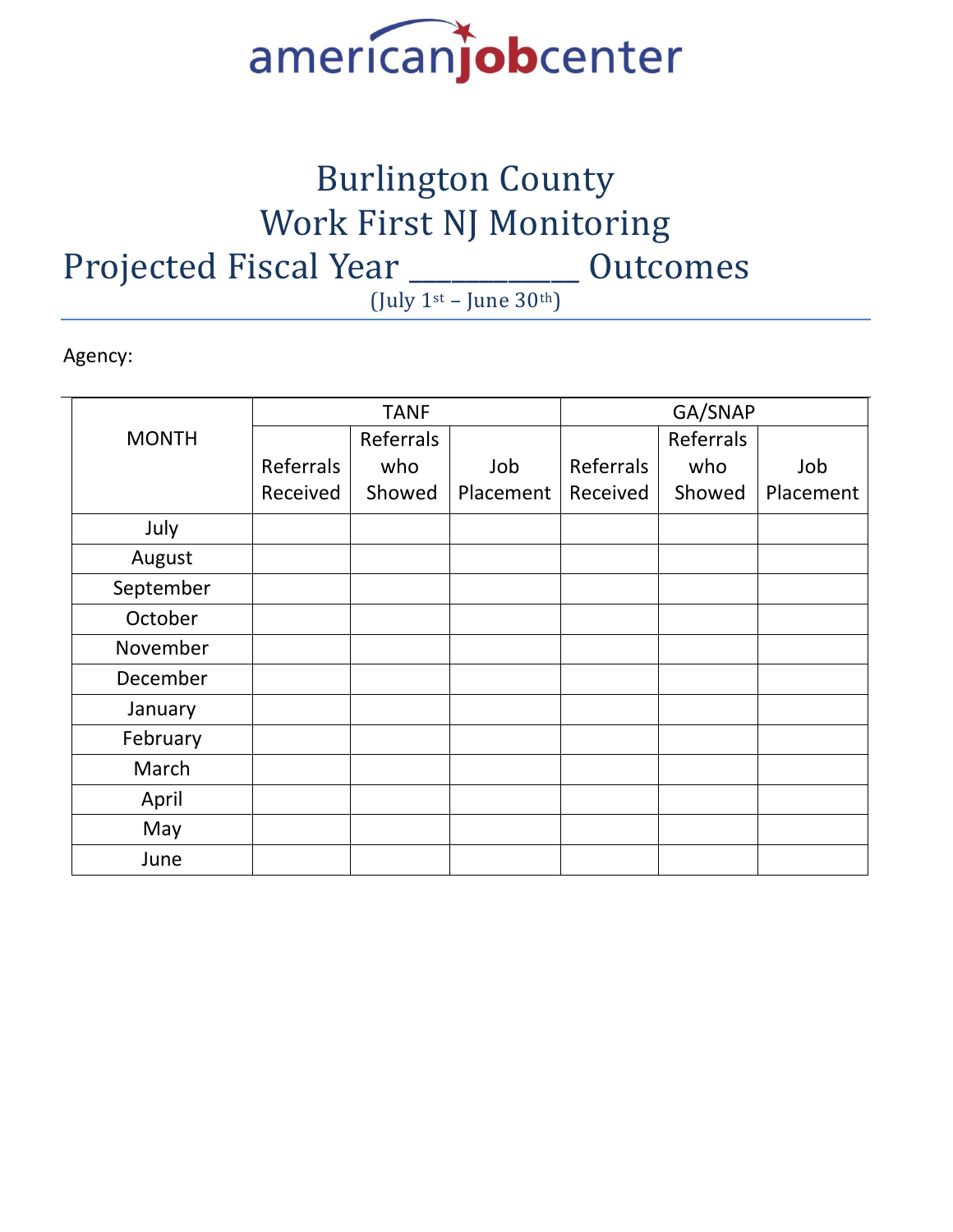

## WORKFIRST NJ MONITORING REPORT

### **OBJECTIVE 1: DETERMINE INSTITUTE IS PROPERLY DOCUMENTING PARITICIPANT'S PROGRESS AND ATTENDANCE**

#### 1. Review internal system

- a) Who refers participants?
- b) Who tracks time and attendance?
- c) Who has access to participant files? Are the files kept in a secure, safe place?

### **OBJECTIVE 2: DETERMINE INSTITUTE IS IN COMPLIANCE WITH THE CONTRACT**

- 2. Review participant files
	- a) Do files contain referrals and enrollment documentation?
	- b) Are files organized?
	- c) Do files contain progress notes?
	- d) Are E-time sheets submitted in a timely manner?
	- e) Physical condition of the school?

### **RECOMMENDATIONS**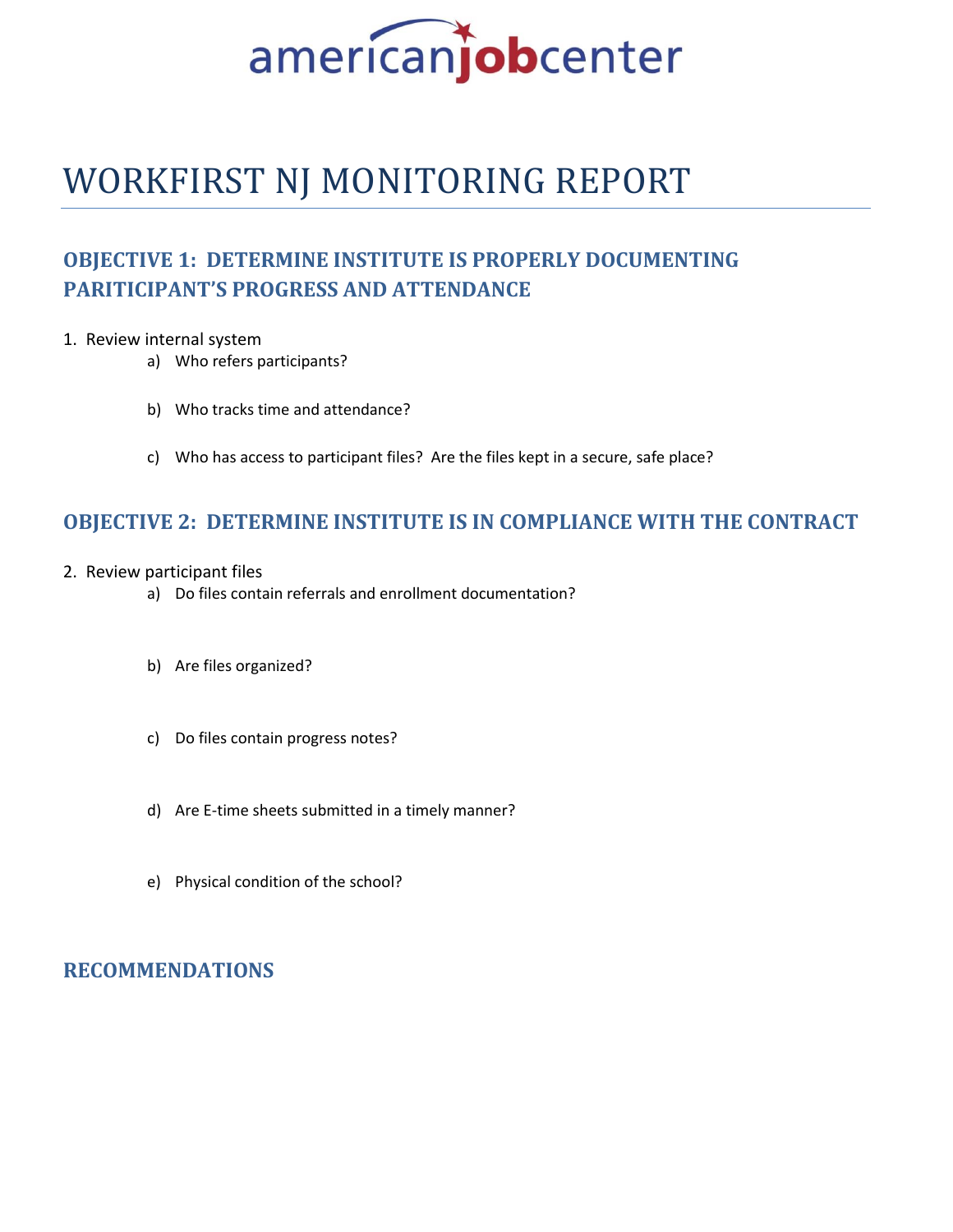

## Compliance Review

| Agency: |  |  |  |  |
|---------|--|--|--|--|
|         |  |  |  |  |

Agency: \_\_\_\_\_\_\_\_\_\_\_\_ Program**:** \_\_\_\_\_\_\_\_\_\_\_\_\_\_\_\_\_\_\_\_\_\_\_\_\_\_\_\_

• Review Contract. What services is the vendor contracted to provide?

- Upon review of the vendor agency, were contracted services/programs evident during monitoring?
- Were the actual staffing levels for the program monitored equal to what was proposed and subsequently contracted for?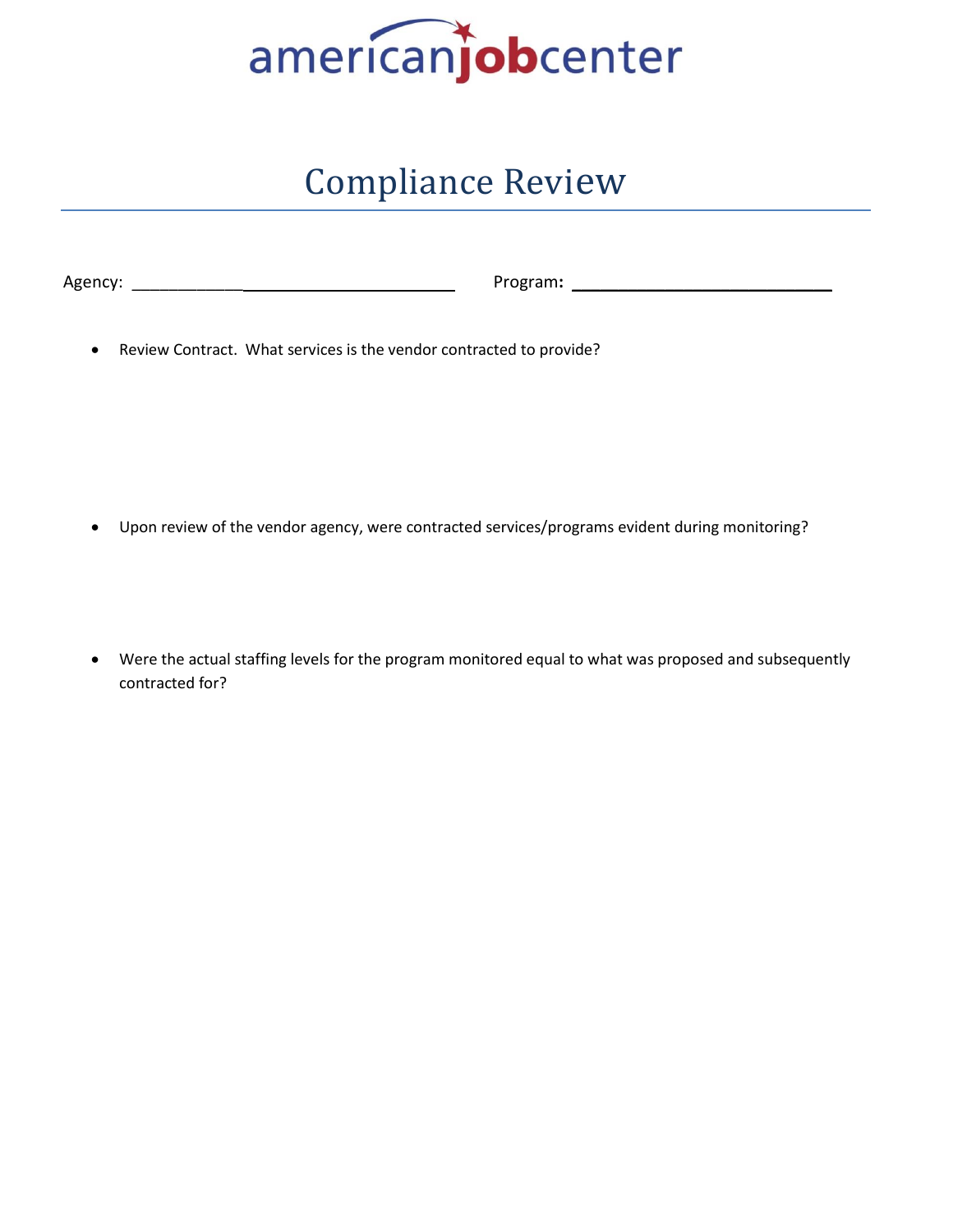## Agency Level of Service (LOS) Review

- 1. Obtain list from the WorkFirst NJ office of referred clients for appropriate Program(s).
- 2. Obtain list from vendor of enrolled clients.
- **3.** Obtain placement information from vendor and reconcile in case management systems (AOSOS).

Agency: \_\_\_ \_\_\_\_\_\_\_\_\_\_\_\_\_\_\_\_\_\_\_\_\_\_\_\_\_\_\_\_\_\_\_\_\_\_\_\_ Date of Review: \_\_\_\_\_\_\_\_\_\_\_\_\_\_\_\_\_\_\_\_\_\_\_\_\_\_\_\_\_

| Program           | Contracted<br>Number Enrolled<br>LOS | Number Placed in | Retained   |    |    |    |     |
|-------------------|--------------------------------------|------------------|------------|----|----|----|-----|
|                   |                                      |                  | Employment | 30 | 60 | 90 | 120 |
| WFNJ &<br>GA/SNAP |                                      |                  |            |    |    |    |     |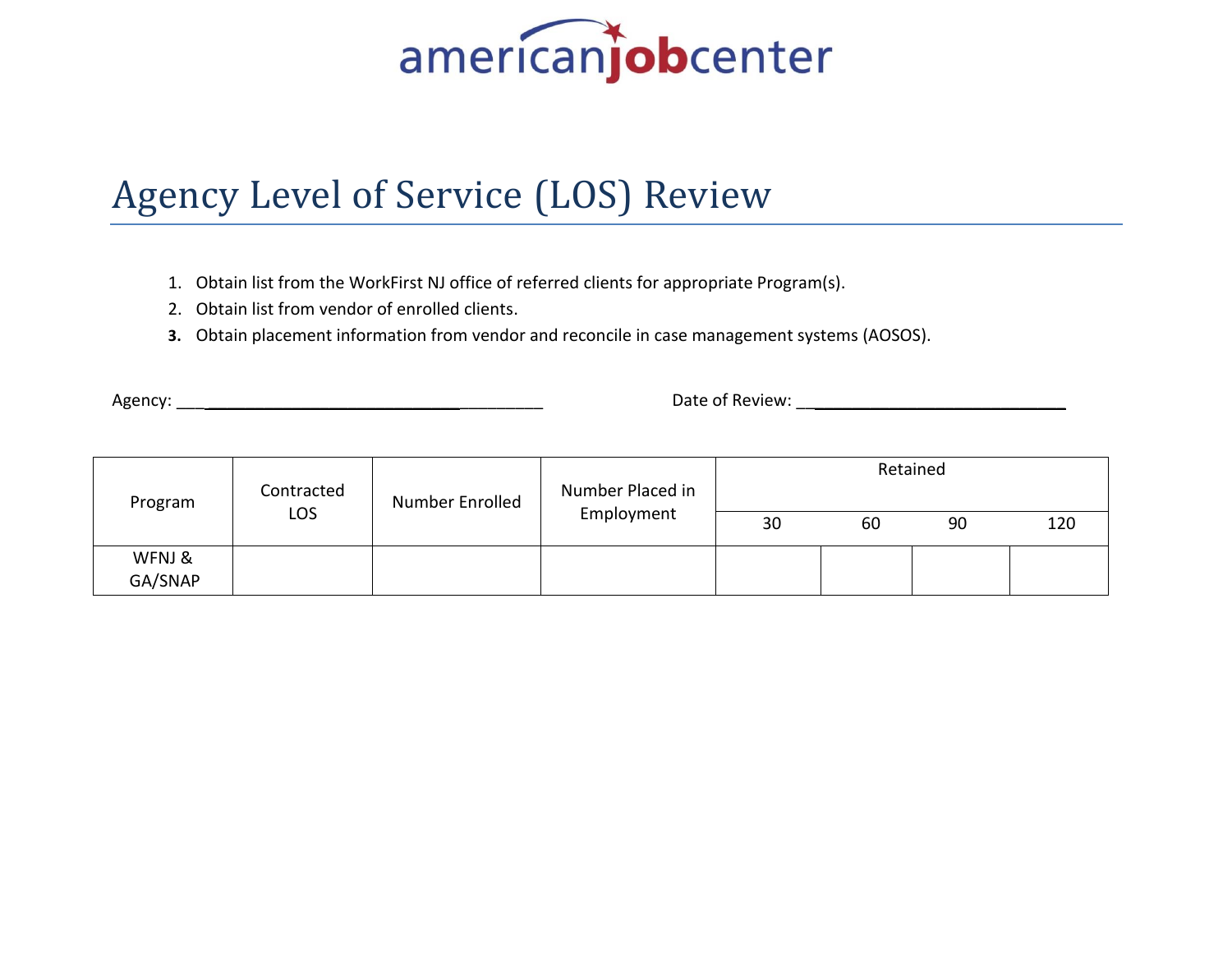

## Burlington County WFNJ Program Agreement Monitoring File Content Review Program Year \_\_\_\_\_\_\_\_\_\_\_\_\_\_\_\_

Agency: \_\_\_\_\_\_\_\_\_\_\_\_\_\_\_\_\_\_\_\_\_\_\_\_\_\_\_\_\_\_\_\_\_\_\_\_\_\_\_\_\_\_\_\_

| File Name | Program | ral and<br>Enrollment<br>Referr | Attendance | Progress<br>Notes | Information<br>Placement | Information<br>$\frac{1}{2}$<br>Follow- |
|-----------|---------|---------------------------------|------------|-------------------|--------------------------|-----------------------------------------|
|           |         |                                 |            |                   |                          |                                         |
|           |         |                                 |            |                   |                          |                                         |
|           |         |                                 |            |                   |                          |                                         |
|           |         |                                 |            |                   |                          |                                         |
|           |         |                                 |            |                   |                          |                                         |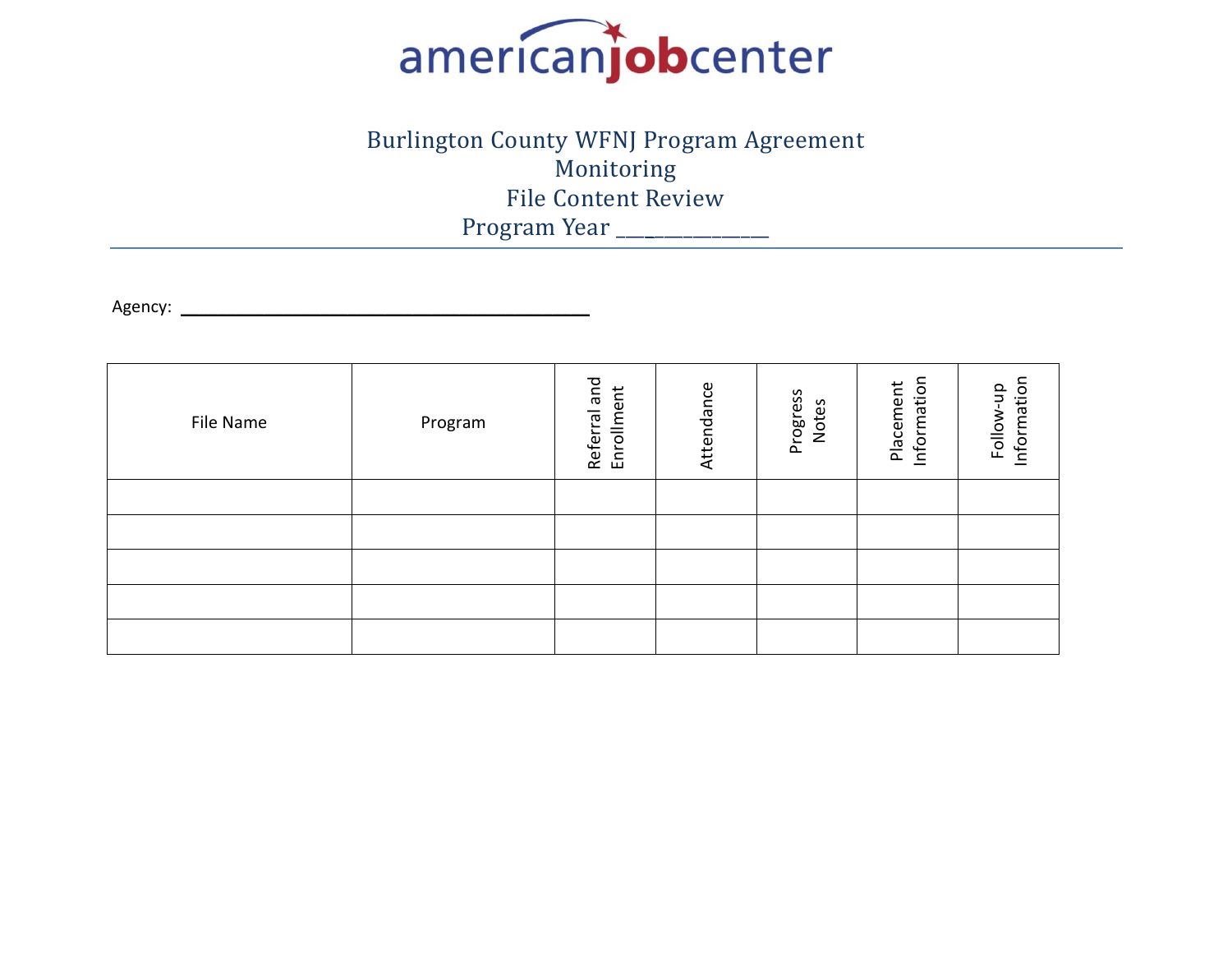| Agency:                         | Program Year: |
|---------------------------------|---------------|
|                                 |               |
| ---<br>$\overline{\phantom{a}}$ |               |

### **Case File Review**

- 1. Are files kept in a safe, secure place? Yes No Where?
- 2. Are files locked? Yes No
- 3. Who has access?

#### **Attendance File Review**

- 1. Are attendance sheets kept in a safe, secure place? Yes No Where?
- 2. Who has responsibility for maintaining attendance sheets?
- 3. Who has responsibility for forwarding attendance sheets to the Burlington County Board of Social Services Work First NJ Office?
- 4. Describe the process for tracking and reporting attendance.

| Monitor: | ⊃ate: |
|----------|-------|
|          | __    |
|          |       |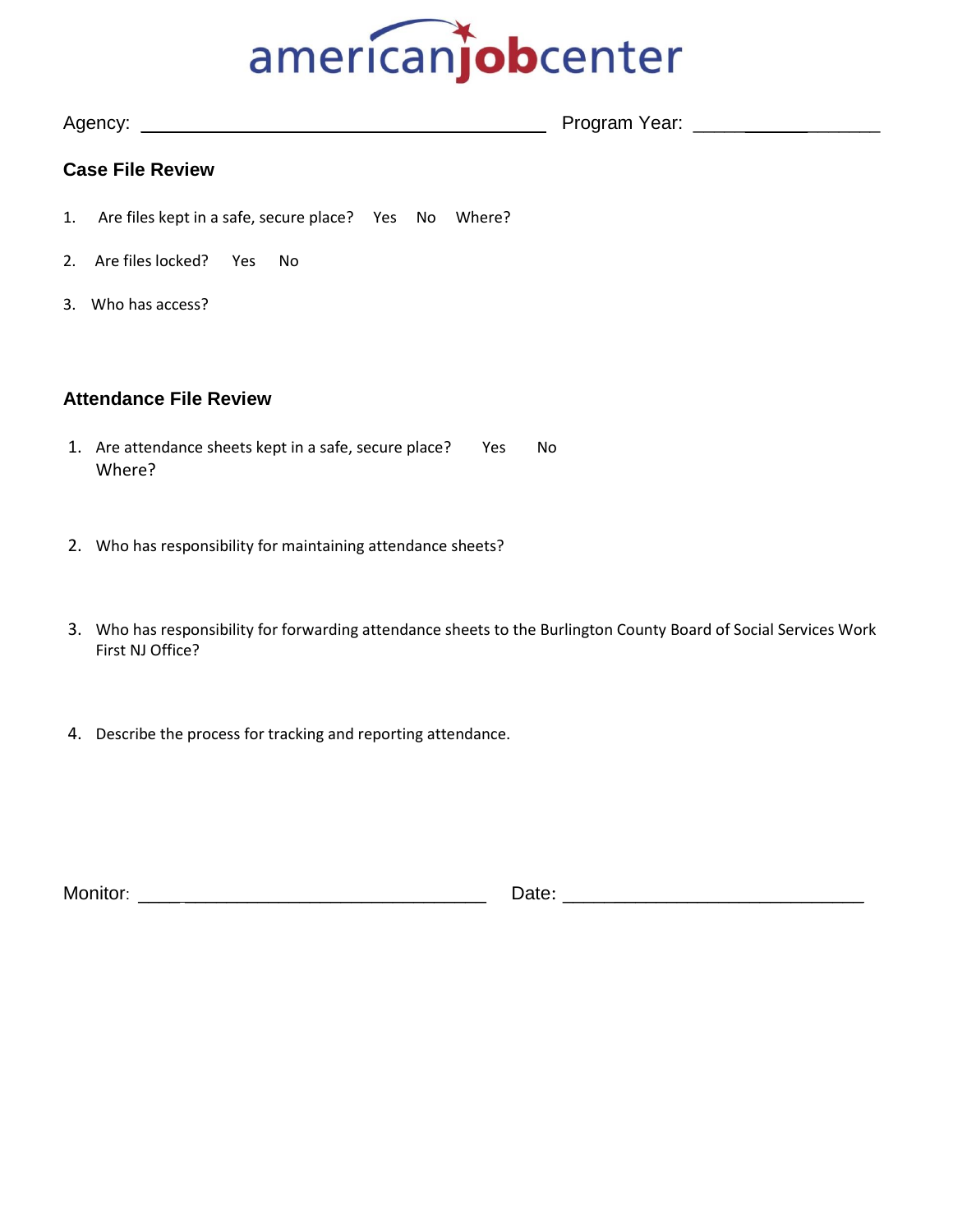## Burlington County WFNJ Facility Tour Rating Instrument

#### **The facility is clean and well lit.**

| Definitely Yes<br>1                                                                            | Somewhat<br>$\overline{2}$ | Not Really<br>3      | Definitely No<br>4 |  |  |  |
|------------------------------------------------------------------------------------------------|----------------------------|----------------------|--------------------|--|--|--|
| The environment is cheerful and inviting.                                                      |                            |                      |                    |  |  |  |
| Definitely Yes<br>1                                                                            | Somewhat<br>2              | Not Really<br>3      | Definitely No<br>4 |  |  |  |
| The facility is handicap accessible.                                                           |                            |                      |                    |  |  |  |
| Definitely Yes<br>$\mathbf{1}$                                                                 | Somewhat<br>$\overline{2}$ | Not Really<br>4<br>3 | Definitely No      |  |  |  |
| There is adequate space for the number of clients being served                                 |                            |                      |                    |  |  |  |
| Definitely Yes<br>$\mathbf{1}$                                                                 | Somewhat<br>$\overline{2}$ | Not Really<br>3      | Definitely No<br>4 |  |  |  |
| There are enough computers for the number of clients being served                              |                            |                      |                    |  |  |  |
| Definitely Yes<br>1                                                                            | Somewhat<br>$\overline{2}$ | Not Really<br>3      | Definitely No<br>4 |  |  |  |
| There are adequate resources (books, newspapers, etc.) for the number of clients being served. |                            |                      |                    |  |  |  |
| Definitely Yes<br>1                                                                            | Somewhat<br>$\overline{2}$ | Not Really<br>3      | Definitely No<br>4 |  |  |  |
| <b>Staff is present</b>                                                                        |                            |                      |                    |  |  |  |
| Definitely Yes<br>1                                                                            | Somewhat<br>2              | Not Really<br>3      | Definitely No<br>4 |  |  |  |
| All Staff (present) are appropriately dressed                                                  |                            |                      |                    |  |  |  |
| Definitely Yes<br>1                                                                            | Somewhat<br>$\overline{2}$ | Not Really<br>3      | Definitely No<br>4 |  |  |  |
| Staff exhibit professional behavior                                                            |                            |                      |                    |  |  |  |
| Definitely Yes<br>1                                                                            | Somewhat<br>2              | Not Really<br>3      | Definitely No<br>4 |  |  |  |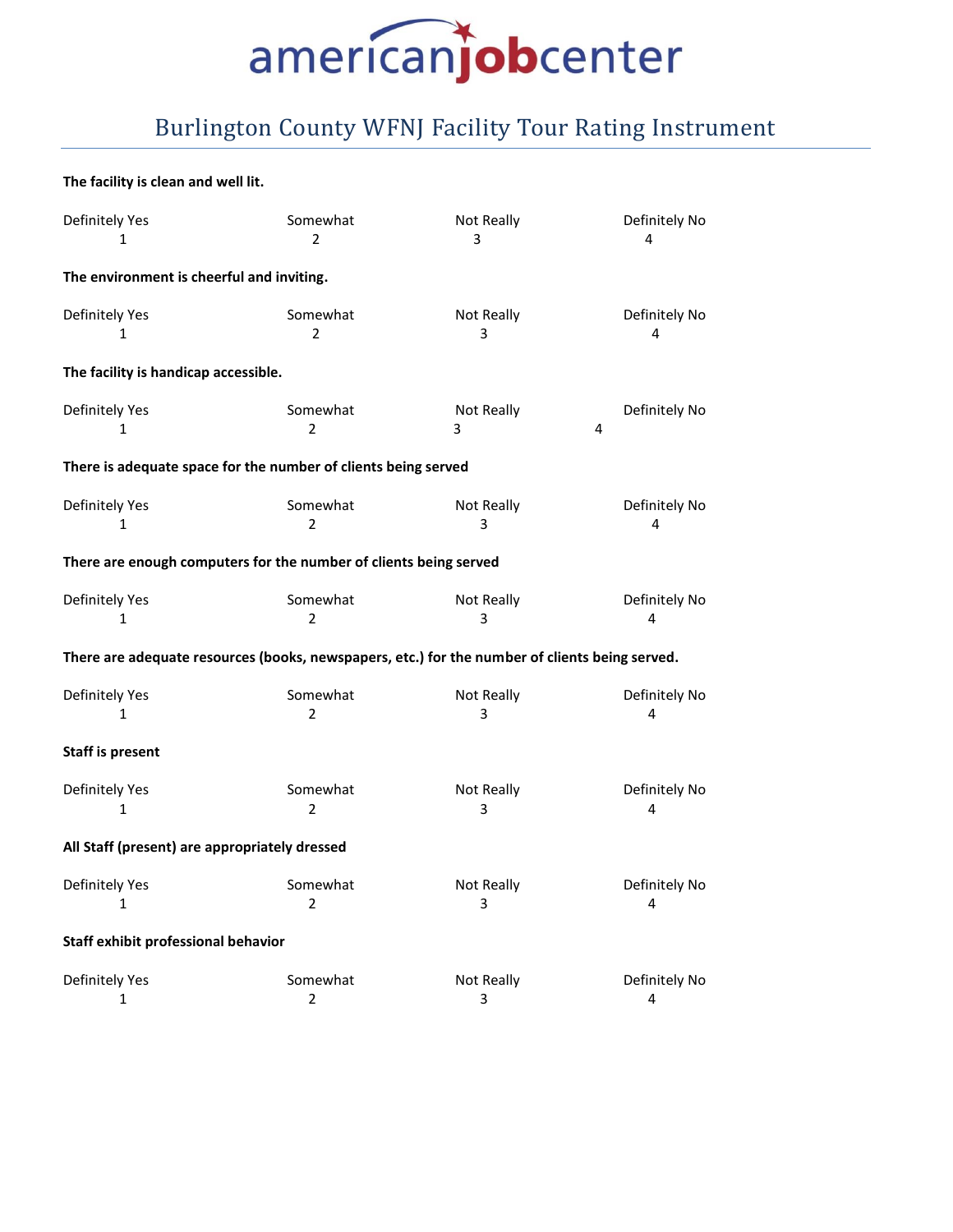## Burlington County WFNJ Class Observation Rating Instrument

#### **Lesson was defined and appropriate.**

| Definitely Yes                 | Somewhat                                                               | Not Really | Definitely No                                                                         |
|--------------------------------|------------------------------------------------------------------------|------------|---------------------------------------------------------------------------------------|
| L                              | $\mathcal{D}_{\mathcal{L}}$                                            | 3          | 4                                                                                     |
|                                |                                                                        |            | Lesson content was relevant to client goals - reviewed program elements that are used |
| Definitely Yes                 | Somewhat                                                               | Not Really | Definitely No                                                                         |
| 1                              | $\overline{2}$                                                         | 3          | 4                                                                                     |
| <b>Instructor was engaging</b> |                                                                        |            |                                                                                       |
| Definitely Yes                 | Somewhat                                                               | Not Really | Definitely No                                                                         |
| 1                              | $\mathfrak{D}$                                                         | 3          | 4                                                                                     |
|                                | Instructor gave ample opportunity for clients to ask questions         |            |                                                                                       |
| Definitely Yes                 | Somewhat                                                               | Not Really | Definitely No                                                                         |
| 1                              | 2                                                                      | 3          | 4                                                                                     |
|                                | Instructor adapted lesson to individual needs of clients               |            |                                                                                       |
| Definitely Yes                 | Somewhat                                                               | Not Really | Definitely No                                                                         |
| 1                              | $\overline{2}$                                                         | 3          | 4                                                                                     |
|                                | Instructor had a good rapport with clients                             |            |                                                                                       |
| Definitely Yes                 | Somewhat                                                               | Not Really | Definitely No                                                                         |
| 1                              | 2                                                                      | 3          | 4                                                                                     |
|                                | Instructor allowed for one-on-one time at some point during the class. |            |                                                                                       |
| Definitely Yes                 | Somewhat                                                               | Not Really | Definitely No                                                                         |
| 1                              | 2                                                                      | 3          | 4                                                                                     |
|                                | Clients appeared to be engaged and interested.                         |            |                                                                                       |
| Definitely Yes                 | Somewhat                                                               | Not Really | Definitely No                                                                         |
| 1                              | 2                                                                      | 3          | 4                                                                                     |
|                                | Clients appeared to understand the lesson content                      |            |                                                                                       |
| Definitely Yes                 | Somewhat                                                               | Not Really | Definitely No                                                                         |
| 1                              | $\overline{2}$                                                         | 3          | 4                                                                                     |